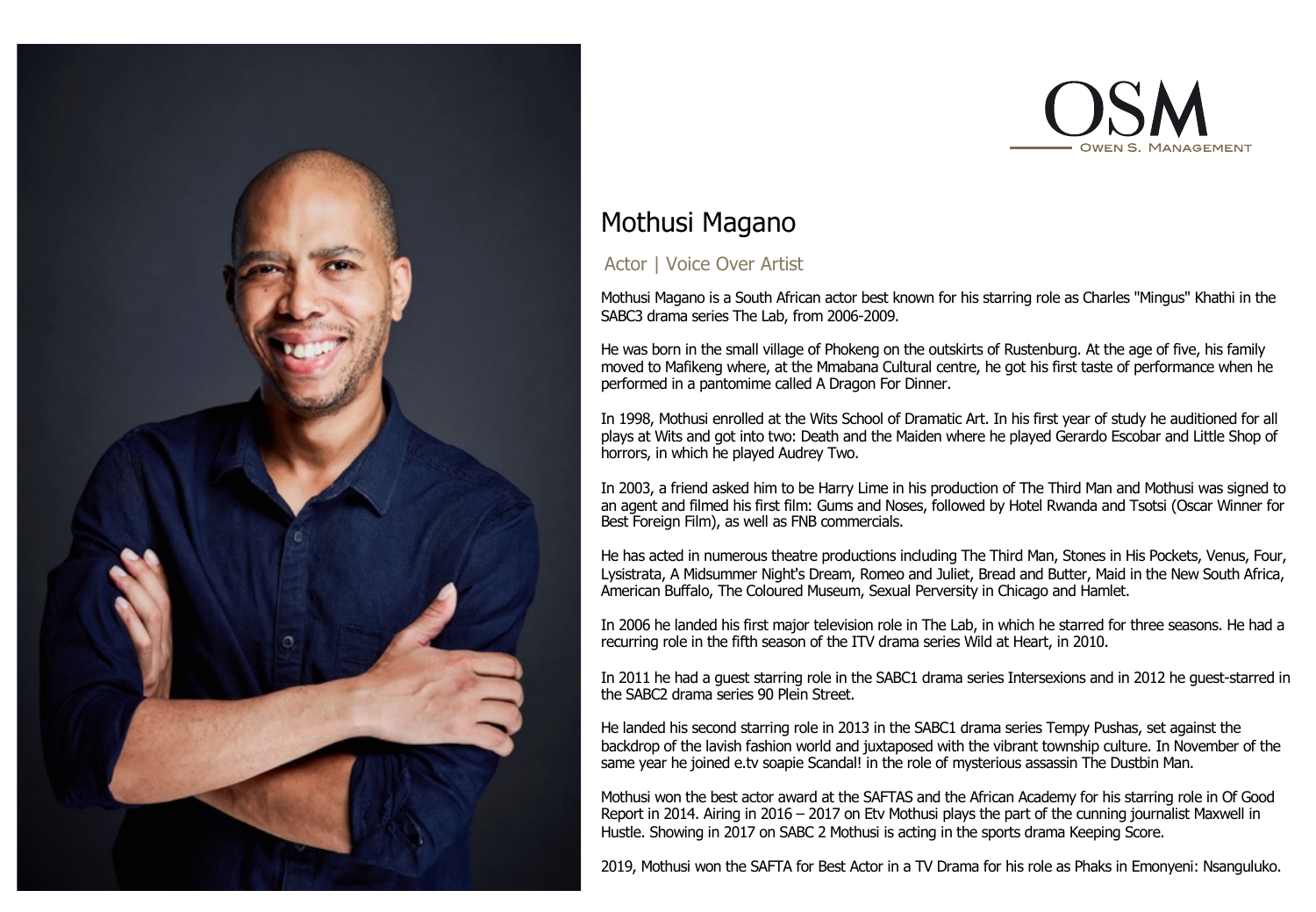### Performance Resume

## Mothusi Magano

#### **TRAINING:**

Wits School of Dramatic Art

#### **FILM EXPERIENCE:**

2019 GRIEKWASTAD Role: Felix 7 Films 2018 I AM ALL GIRLS **Example 2018** I AM ALL GIRLS **Role: George** The Extension Films 2017 EMOYENI: NSANGULUKO (Short) Role: Phaks Fireworx Media, SABC 1 2017 STILLBORN (Short) **Role: Melumzi Role: Melumzi** Jahmil X.T Qubeka 2013 OF GOOD REPORT **Role: Parker Sithole Manual Account Account Account Account Account Account Account Account** 2005 TSOTSI Role: Boston Gavin Hood 2004 HOTEL RWANDA **Role: Bendict** Terry George Role: Bendict 2004 GUMS & NOSES **Role: Calvin Kleynhans** MNET

#### **TELEVISION EXPERIENCE:**

2019 SKEEM SAAM Role: Tumishang PEU Communications 2017 EMOYENI: BROKEN VOWS Role: Kornas Clive Morris Productions 2016 MADIBA series **Role: Cyril Ramaphoza** 2016 HUSTLE **Role: Phellelo** Fireworx Media 2016 MFOLOZI STREET 2 Role: Odirile Fuzebox Productions 2014/15 SCANDAL **Role:** The Dustbin Man Assassin Ochre Moving Pictures 2013 TEMPY PUSHES **Role:** Guest Role: Guest Role **Endemol South Africa** 2012 90 PLEIN STREET THE ROLE SCHOOL ROLE: Guest Role Born Free Media<br>2010 INTERSEXIONS THE ROLE Role: Kabelo Born Born Free Media 2010 WILD AT HEART **Role: Baruti ITV (UK)** Role: Baruti **ITV (UK)** 2009 IZOSO CONNECTION THE ROLE: Guest Role Control Control Out Of Africa 2007 HOME AFFAIRS Role: Support Penguin Films 2006 THE LAB **Role: Mingus Curious Pictures / Quzzical** Role: Mingus Curious Pictures / Quzzical 2006 SORTED 2005 MUVANGO Role: Guest Role Fireworx 2004 ZERO TOLERANCE **Role: Support Cinga Productions** Role: Support Cinga Productions

#### **THEATRE EXPERIENCE:**

THE THIRD MAN STONES IN HIS POCKETS VENUS FOUR LYSISTRATA A AMID SUMMER NIGHT'S DREAM

Role: Guest Role

Curious Pictures / Quizzical





Hair: Black Eyes: Brown Height: 1,76m Languages: English and Tswana